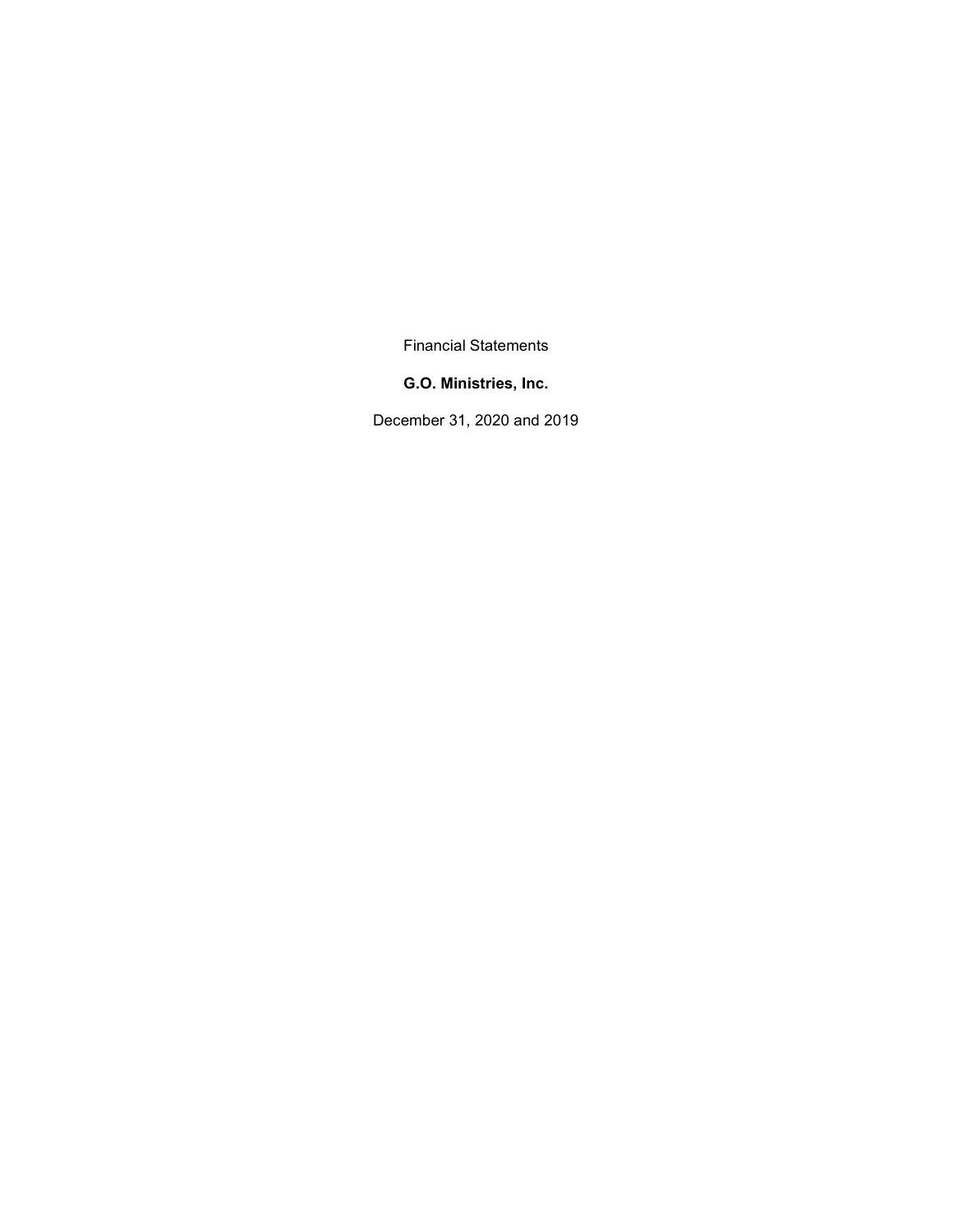Table of Contents

December 31, 2020 and 2019

| <b>Financial Statements</b> |  |
|-----------------------------|--|
|                             |  |
|                             |  |
|                             |  |
|                             |  |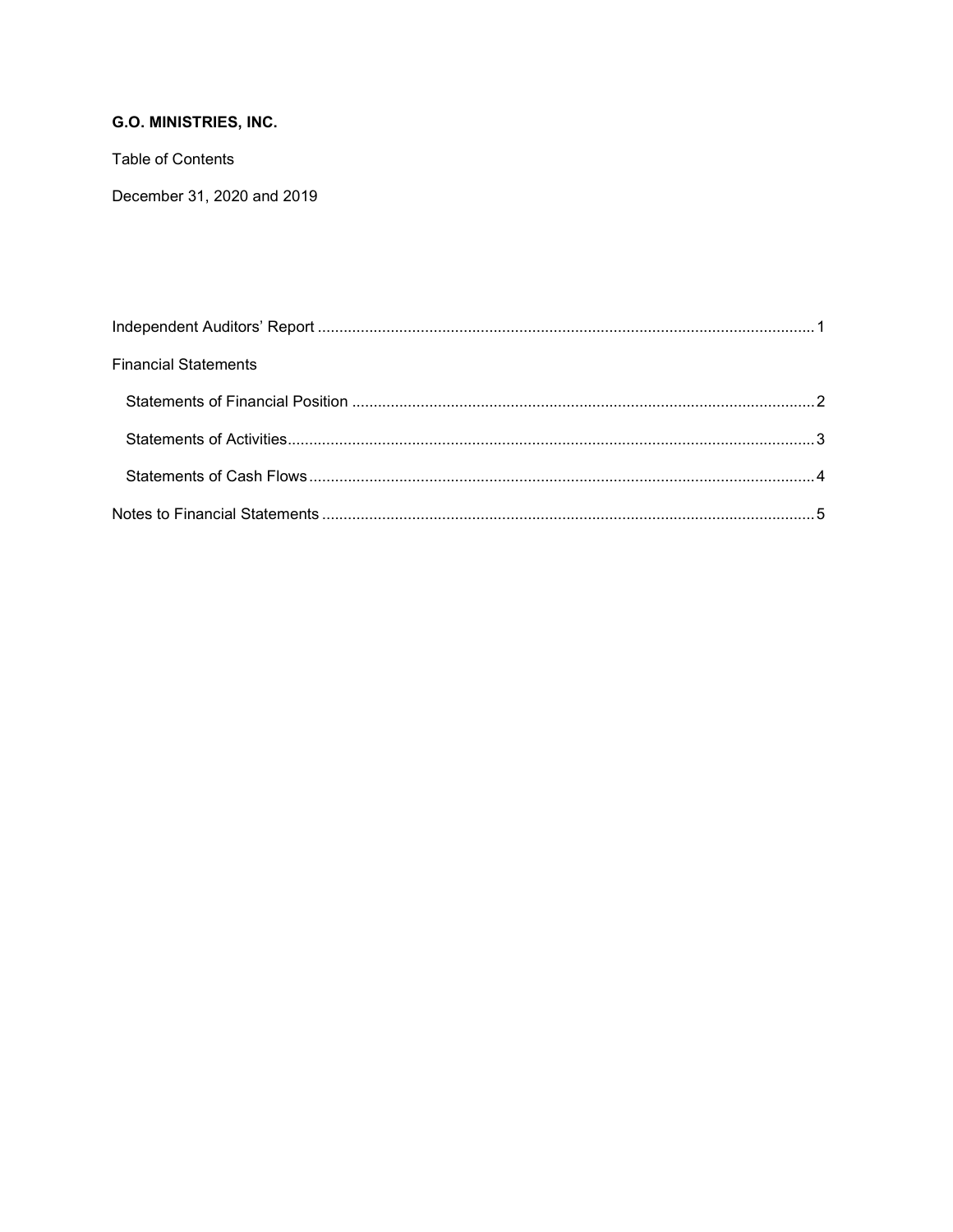#### INDEPENDENT AUDITORS' REPORT

To the Board of Directors G.O. Ministries, Inc. Louisville, Kentucky

We have audited the accompanying financial statements of G.O. Ministries, Inc. (a nonprofit Company), which comprise the statements of financial position as of December 31, 2020 and 2019, and the related statements of activities and cash flows for the years then ended, and the related notes to the financial statements.

#### Management's Responsibility for the Financial Statements

Management is responsible for the preparation and fair presentation of these financial statements in accordance with accounting principles generally accepted in the United States of America; this includes the design, implementation, and maintenance of internal control relevant to the preparation and fair presentation of the financial statements that are free from material misstatement, whether due to fraud or error.

#### Auditor's Responsibility

Our responsibility is to express an opinion on these financial statements based on our audits. We conducted our audits in accordance with auditing standards generally accepted in the United States of America. Those standards require that we plan and perform the audit to obtain reasonable assurance about whether the financial statements are free from material misstatement.

An audit involves performing procedures to obtain audit evidence about the amounts and disclosures in the financial statements. The procedures selected depend on the auditor's judgment, including the assessment of the risks of material misstatement of the financial statements, whether due to fraud or error. In making those risk assessments, the auditor considers internal control relevant to the entity's preparation and fair presentation of the financial statements in order to design audit procedures that are appropriate in the circumstances, but not for the purpose of expressing an opinion on the effectiveness of the entity's internal control. Accordingly, we express no such opinion. An audit also includes evaluating the appropriateness of accounting policies used and the reasonableness of significant accounting estimates made by management, as well as evaluating the overall presentation of the financial statements.

We believe that the audit evidence we have obtained is sufficient and appropriate to provide a basis for our audit opinion.

## Opinion

In our opinion, the financial statements referred to above present fairly, in all material respects, the financial position of G.O. Ministries, Inc. as of December 31, 2020 and 2019, and the changes in its net assets and its cash flows for the years then ended in accordance with accounting principles generally accepted in the United States of America.

Louisville, Kentucky August 6, 2021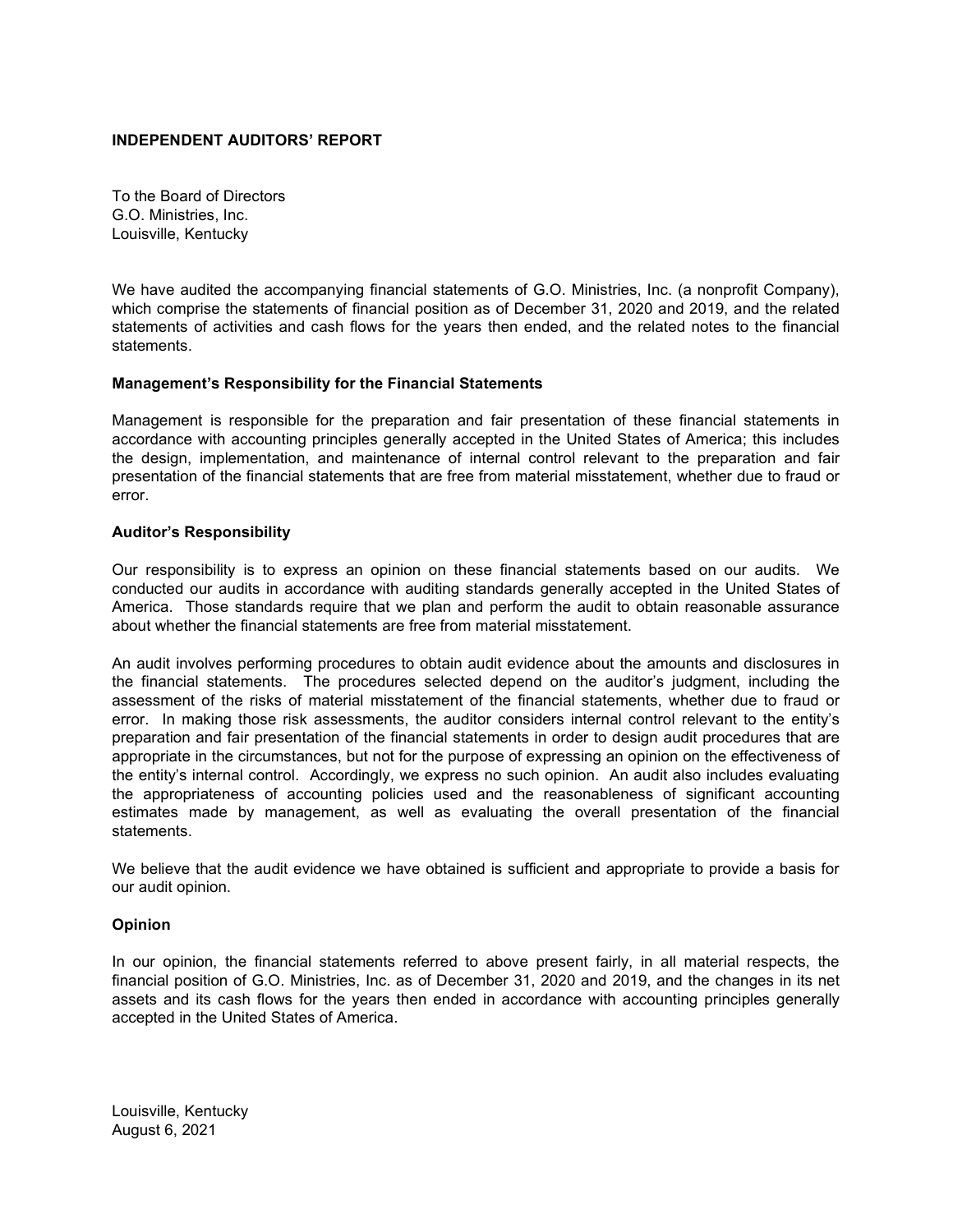## STATEMENTS OF FINANCIAL POSITION

| 2020<br>2019<br><b>ASSETS</b><br><b>Current Assets</b><br>Cash<br>\$1,654,157<br>\$<br>617,165<br>Contributions receivable<br>42,000<br>62,255<br>Prepaid expenses and other<br>26,032<br>11,634<br><b>Total current assets</b><br>1,728,046<br>Property and equipment, net<br>1,706,044<br><b>Other Assets</b><br>Other investments<br>572,219<br>475,246<br>Note receivable<br>63,849<br>572,219<br><b>Total Assets</b><br>\$4,006,309<br>\$2,976,898<br><b>LIABILITIES AND NET ASSETS</b><br><b>Current Liabilities</b><br>\$<br>Accounts payable<br>86,921<br>\$<br>Pension plan payable<br>89,949<br>Deferred income<br>340,267<br>Note payable, current portion<br><b>Total Current Liabilities</b><br>517,137<br><b>Security Deposits</b><br>7,600<br>Long-Term Obligations, less current portion<br>12,912 | December 31 |             |
|--------------------------------------------------------------------------------------------------------------------------------------------------------------------------------------------------------------------------------------------------------------------------------------------------------------------------------------------------------------------------------------------------------------------------------------------------------------------------------------------------------------------------------------------------------------------------------------------------------------------------------------------------------------------------------------------------------------------------------------------------------------------------------------------------------------------|-------------|-------------|
|                                                                                                                                                                                                                                                                                                                                                                                                                                                                                                                                                                                                                                                                                                                                                                                                                    |             |             |
|                                                                                                                                                                                                                                                                                                                                                                                                                                                                                                                                                                                                                                                                                                                                                                                                                    |             |             |
|                                                                                                                                                                                                                                                                                                                                                                                                                                                                                                                                                                                                                                                                                                                                                                                                                    |             |             |
|                                                                                                                                                                                                                                                                                                                                                                                                                                                                                                                                                                                                                                                                                                                                                                                                                    |             |             |
|                                                                                                                                                                                                                                                                                                                                                                                                                                                                                                                                                                                                                                                                                                                                                                                                                    |             |             |
|                                                                                                                                                                                                                                                                                                                                                                                                                                                                                                                                                                                                                                                                                                                                                                                                                    |             |             |
|                                                                                                                                                                                                                                                                                                                                                                                                                                                                                                                                                                                                                                                                                                                                                                                                                    |             |             |
|                                                                                                                                                                                                                                                                                                                                                                                                                                                                                                                                                                                                                                                                                                                                                                                                                    |             | 685,197     |
|                                                                                                                                                                                                                                                                                                                                                                                                                                                                                                                                                                                                                                                                                                                                                                                                                    |             | 1,752,606   |
|                                                                                                                                                                                                                                                                                                                                                                                                                                                                                                                                                                                                                                                                                                                                                                                                                    |             |             |
|                                                                                                                                                                                                                                                                                                                                                                                                                                                                                                                                                                                                                                                                                                                                                                                                                    |             |             |
|                                                                                                                                                                                                                                                                                                                                                                                                                                                                                                                                                                                                                                                                                                                                                                                                                    |             |             |
|                                                                                                                                                                                                                                                                                                                                                                                                                                                                                                                                                                                                                                                                                                                                                                                                                    |             |             |
|                                                                                                                                                                                                                                                                                                                                                                                                                                                                                                                                                                                                                                                                                                                                                                                                                    |             | 539,095     |
|                                                                                                                                                                                                                                                                                                                                                                                                                                                                                                                                                                                                                                                                                                                                                                                                                    |             |             |
|                                                                                                                                                                                                                                                                                                                                                                                                                                                                                                                                                                                                                                                                                                                                                                                                                    |             |             |
|                                                                                                                                                                                                                                                                                                                                                                                                                                                                                                                                                                                                                                                                                                                                                                                                                    |             |             |
|                                                                                                                                                                                                                                                                                                                                                                                                                                                                                                                                                                                                                                                                                                                                                                                                                    |             |             |
|                                                                                                                                                                                                                                                                                                                                                                                                                                                                                                                                                                                                                                                                                                                                                                                                                    |             | 175,496     |
|                                                                                                                                                                                                                                                                                                                                                                                                                                                                                                                                                                                                                                                                                                                                                                                                                    |             |             |
|                                                                                                                                                                                                                                                                                                                                                                                                                                                                                                                                                                                                                                                                                                                                                                                                                    |             | 162,990     |
|                                                                                                                                                                                                                                                                                                                                                                                                                                                                                                                                                                                                                                                                                                                                                                                                                    |             | 5,377       |
|                                                                                                                                                                                                                                                                                                                                                                                                                                                                                                                                                                                                                                                                                                                                                                                                                    |             |             |
|                                                                                                                                                                                                                                                                                                                                                                                                                                                                                                                                                                                                                                                                                                                                                                                                                    |             | 343,863     |
|                                                                                                                                                                                                                                                                                                                                                                                                                                                                                                                                                                                                                                                                                                                                                                                                                    |             |             |
|                                                                                                                                                                                                                                                                                                                                                                                                                                                                                                                                                                                                                                                                                                                                                                                                                    |             | 7,600       |
|                                                                                                                                                                                                                                                                                                                                                                                                                                                                                                                                                                                                                                                                                                                                                                                                                    |             |             |
|                                                                                                                                                                                                                                                                                                                                                                                                                                                                                                                                                                                                                                                                                                                                                                                                                    |             |             |
| <b>Total Liabilities</b><br>524,737                                                                                                                                                                                                                                                                                                                                                                                                                                                                                                                                                                                                                                                                                                                                                                                |             | 364,375     |
|                                                                                                                                                                                                                                                                                                                                                                                                                                                                                                                                                                                                                                                                                                                                                                                                                    |             |             |
| <b>Unrestricted Net Assets</b><br>3,481,572                                                                                                                                                                                                                                                                                                                                                                                                                                                                                                                                                                                                                                                                                                                                                                        |             | 2,612,523   |
| <b>Total Liabilities and Net Assets</b><br>\$4,006,309                                                                                                                                                                                                                                                                                                                                                                                                                                                                                                                                                                                                                                                                                                                                                             |             | \$2,976,898 |

See notes to financial statements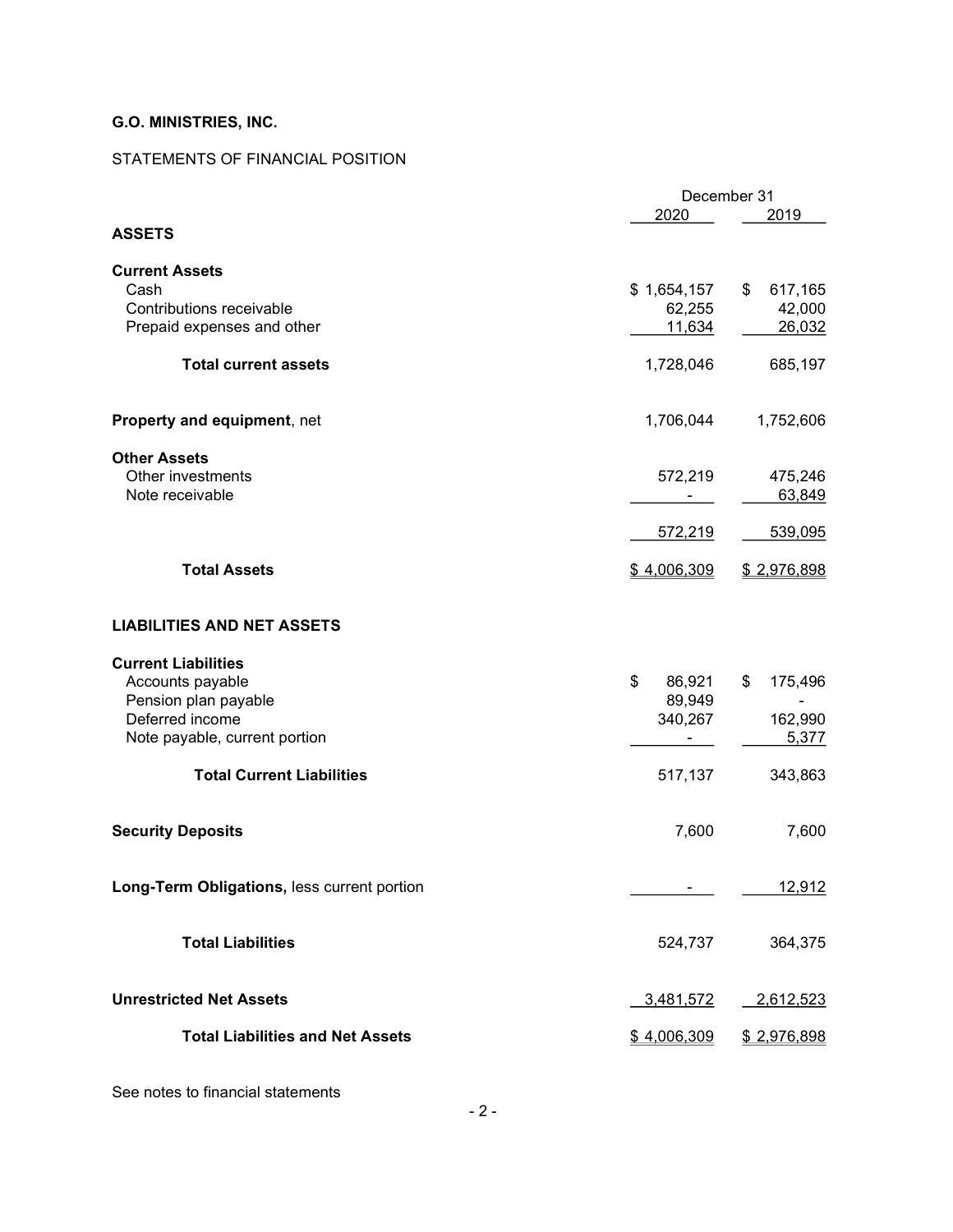## STATEMENTS OF ACTIVITIES

|                                                   | <b>Years Ended December 31</b><br>2020<br>2019 |             |
|---------------------------------------------------|------------------------------------------------|-------------|
| <b>Revenues and other support</b>                 |                                                |             |
| Focused area of Ministry contributions            | \$5,329,401                                    | \$4,123,304 |
| Mission trip fees                                 | 156,463                                        | 1,167,048   |
| Government grants                                 | 282,120                                        |             |
| <b>Fundraising events</b>                         | 542,932                                        | 564,571     |
| Total revenue and other support                   | 6,310,916                                      | 5,854,923   |
| <b>Expenses</b>                                   |                                                |             |
| Management and administrative                     | 2,562,939                                      | 2,601,028   |
| Church planting                                   | 780,059                                        | 784,288     |
| <b>Sports and Medical</b>                         | 488,828                                        | 726,879     |
| Leadership Development Complex                    | 661,438                                        | 1,029,970   |
| <b>Community Development</b>                      | 888,134                                        | 399,737     |
| Fundraising and conferences                       | 60,469                                         | 236,648     |
| Total expenses                                    | 5,441,867                                      | 5,778,550   |
| Increase in total net assets                      | 869,049                                        | 76,373      |
| <b>Unrestricted Net Assets, beginning of year</b> | 2,612,523                                      | 2,536,150   |
| <b>Unrestricted Net Assets, end of year</b>       | \$3,481,572                                    | \$2,612,523 |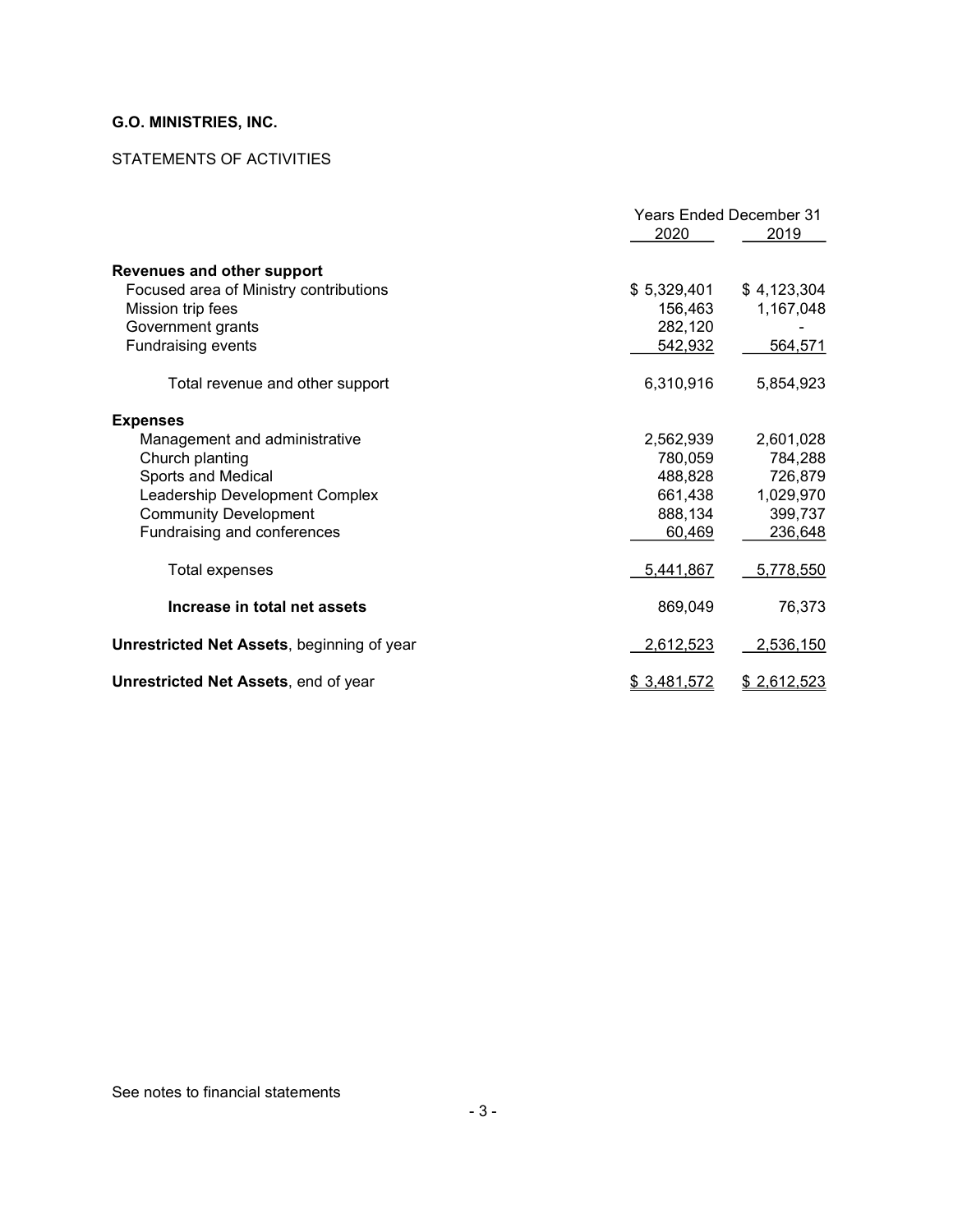### STATEMENTS OF CASH FLOWS

|                                                                                                           | Year Ended December 31 |               |
|-----------------------------------------------------------------------------------------------------------|------------------------|---------------|
|                                                                                                           | 2020                   | 2019          |
|                                                                                                           |                        |               |
| <b>Cash Flows from Operating Activities</b><br>Cash received from contributions and other fundraising     |                        |               |
|                                                                                                           | \$6,310,916            | \$5,854,923   |
| Cash paid to suppliers and employees                                                                      | (5,321,426)            | (5,519,697)   |
| Interest paid                                                                                             |                        | (845)         |
| Net cash used by operating activities                                                                     | 989,490                | 334,381       |
| <b>Cash Flows from Investing Activities</b>                                                               |                        |               |
| Purchase of property and equipment                                                                        |                        | (59, 982)     |
| Purchase of marketable securities                                                                         | (96, 973)              | (133, 165)    |
| Investment in (payment from) closely-held business                                                        | 149,852                | (11, 173)     |
| Net cash used by investing activities                                                                     | 52,879                 | (204, 320)    |
| <b>Cash Flows from Financing Activities</b>                                                               |                        |               |
| Payments on long-term debt                                                                                | (5, 377)               | (5, 167)      |
|                                                                                                           |                        |               |
| Increase (Decrease) in Cash                                                                               | 1,036,992              | 124,894       |
| Cash, beginning of year                                                                                   | 617,165                | 492,271       |
| Cash, end of year                                                                                         | \$1,654,157            | 617,165<br>S. |
| <b>Reconciliation of Net Decrease in Total Net Assets</b><br>To Net Cash Provided by Operating Activities |                        |               |
| Net increase in total net assets                                                                          | \$<br>869,049          | 76,373<br>\$  |
| Adjustments to reconcile net increase in total net assets                                                 |                        |               |
| to net cash provided by operating activities:                                                             |                        |               |
| Depreciation                                                                                              | 52,353                 | 41,685        |
| Change in assets and liabilities:                                                                         |                        |               |
| Increase (Decrease) in:                                                                                   |                        |               |
| Contributions receivable                                                                                  | (20, 255)              | (29, 204)     |
| Prepaid expenses and other                                                                                | 14,398                 | (10, 983)     |
| Increase (Decrease) in:                                                                                   |                        |               |
| Accounts payable                                                                                          | 1,374                  | 93,520        |
| Deferred revenue                                                                                          | 72,571                 | 162,990       |
| Total adjustments                                                                                         | 120,441                | 258,008       |
| Net cash provided by operating activities                                                                 | 989,490                | 334,381       |

See notes to financial statements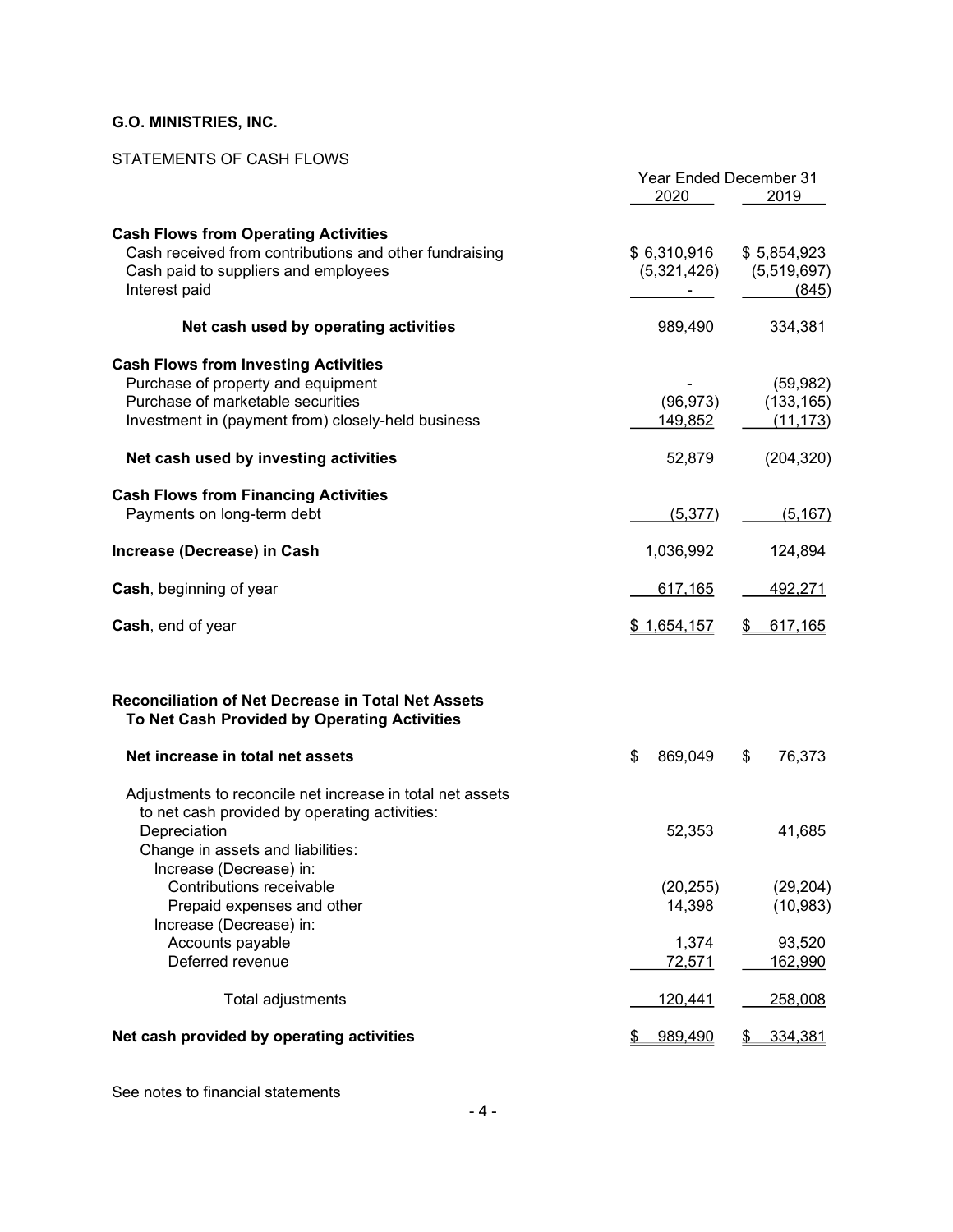NOTES TO FINANCIAL STATEMENTS

December 31, 2020 and 2019

#### NOTE A—NATURE OF BUSINESS AND SUMMARY OF SIGNIFICANT ACCOUNTING POLICIES

This summary of significant accounting policies of G.O. Ministries, Inc. (the "Company") is presented to assist in understanding the Company's financial statements. The financial statements and notes are representations of the Company's management who is responsible for the integrity and objectivity of the financial statements. These accounting policies conform to accounting principles generally accepted in the United States of America and have been consistently applied in the preparation of the financial statements.

Nature of Activities: The Company is a non-profit, tax-exempt Company dedicated to the ministry of shortterm missions and the development of partnerships of ministry primarily in the Dominican Republic. The Company's goal is to recruit, equip and coordinate people for short-term mission trips that will mutually challenge each participant and support the inspiring efforts of the Christian leaders abroad.

The summary of significant accounting policies followed by the Company follows:

Basis of Accounting: The financial statements of the Company have been prepared on the accrual basis of accounting and accordingly reflect all significant receivables and payables.

Contributions Receivable: Contributions receivable consists entirely of unrestricted unconditional promises to give beyond the date of the statement of financial position. The Company only records a donation if the donor explicitly specifies a period of time the donation will be received. All other donations are recorded upon receipt. All balances as of December 31, 2020 and 2019, respectively, are due in less than one year. There was no allowance for doubtful accounts as of December 31, 2020 and 2019.

Cash and Cash Equivalents: For the purpose of the statements of cash flows, the Company considers all highly liquid investment instruments with a maturity of three months or less to be cash equivalents. Interest paid during the years ended December 31, 2020 and 2020 was \$ and \$843, respectively.

Estimates: The preparation of financial statements in conformity with accounting principles generally accepted in the United States of America requires management to make estimates and assumptions that affect the reported amounts of assets and liabilities and disclosure of contingent assets and liabilities at the date of the financial statements and the reported amounts of revenues and expenses during the reporting period. Accordingly, actual results could differ from those estimates.

Property and Equipment: Furniture and computer equipment costing in excess of \$1,000 are capitalized at cost at the date of acquisition, or fair value at the date of the gift or bequest. Depreciation is provided on the straight-line method over the estimated useful lives as follows:

| Office furniture and fixtures   | 3 - 7 years |
|---------------------------------|-------------|
| Computer equipment and software | 3 – 5 vears |

Depreciation expense amounted to \$52,353 and \$41,685 for the years ended December 31, 2020 and 2019, respectively.

Net Assets: Contributions received by the Company may be earmarked for certain purposes, but are not restricted as to their use by the donors. All net assets and contributions are shown as net assets without donor restrictions in the financial statements.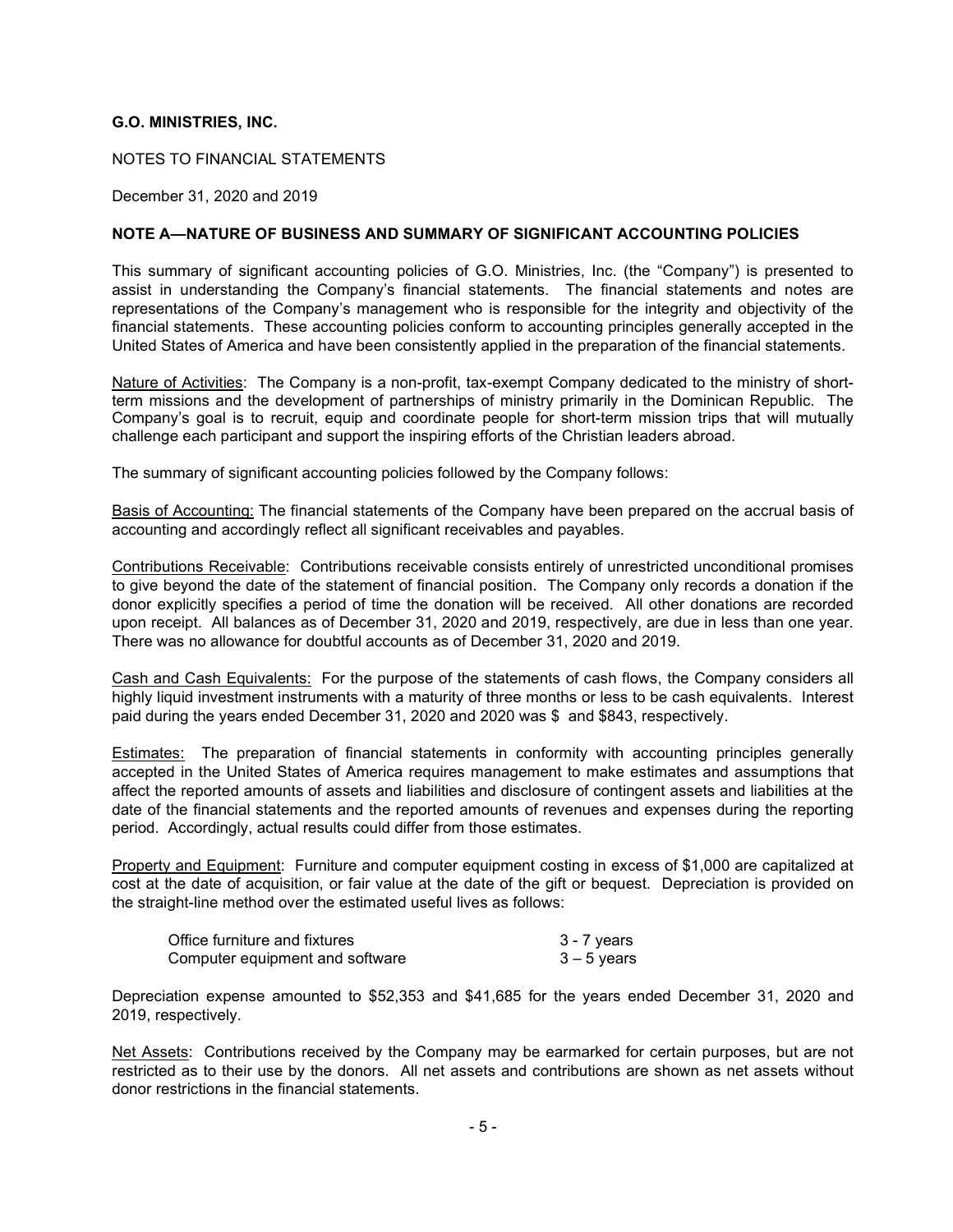NOTES TO FINANCIAL STATEMENTS

December 31, 2020 and 2019

#### NOTE A—NATURE OF BUSINESS AND SUMMARY OF SIGNIFICANT ACCOUNTING POLICIES-- **CONTINUED**

Investments: Investments are stated at fair value. Fair value is the price that would be received to sell an asset or pay to transfer a liability in an orderly transaction between market participants at the measurement date. Net investment return is reported in the statement of activities and consists of interest and dividend income, realized and unrealized gains and losses, less external investment expenses. The Company has invested or loaned \$63,849 to several for-profit entities that will pay royalties to the Company. In accordance with ASC 325-20, the investments are recorded using the cost method (see Note B).

Impairment of Long-Lived Assets: The Company reviews for the impairment of long-lived assets whenever events or changes in circumstances indicate that the carrying amount of an asset may not be recoverable. An impairment loss would be recognized when estimated future cash flows expected to result from the use of the asset and its eventual disposition is less than its carrying amount.

Revenue Recognition: For the years ended December 31, 2020 and 2019, substantially all of the Company's revenue was derived from donor contributions and special events. The revenue from the special events is recorded at the time of purchase. The Company has determined that the nature, amount, timing and uncertainty of donor revenue and cash flows are affected by the economy and general public support.

Program Services: Program services relate primarily to the support of "ministry hubs" in the Dominican Republic and Haiti. Key expenses include:

- Salaries for ministry, construction and administrative personnel based in those countries.
- Expenses associated with the construction and operation of churches, feeding centers, and schools.
- Support of mission trips from the United States.

The appropriateness of these expenditures is at the wide discretion of the Company's ministry personnel and management.

Property and equipment purchased or constructed by the Company in foreign countries is expensed as a program service expense as incurred. Such property is not recorded as an asset of the Company because of the difficulty in obtaining and/or maintaining legal title of the property.

Income Taxes: The Company is exempt from federal income taxes under section  $501(c)(3)$  of the Internal Revenue Code and Section 141.010(1)(f) of the Kentucky Revised Statutes. The Company's open audit periods are 2012 through 2020.

Concentration of Credit Risk: The Company maintains cash balances at two local banks. The cash accounts were insured by FDIC up to \$250,000. The amount in excess of insured limits was approximately \$568,000 and \$229,000 for the years ended December 31, 2020 and 2019, respectively.

Subsequent Events: In preparing these financial statements, the Company has evaluated events and transactions for potential recognition or disclosure through August 6, 2021, the date the financial statements were available to be issued.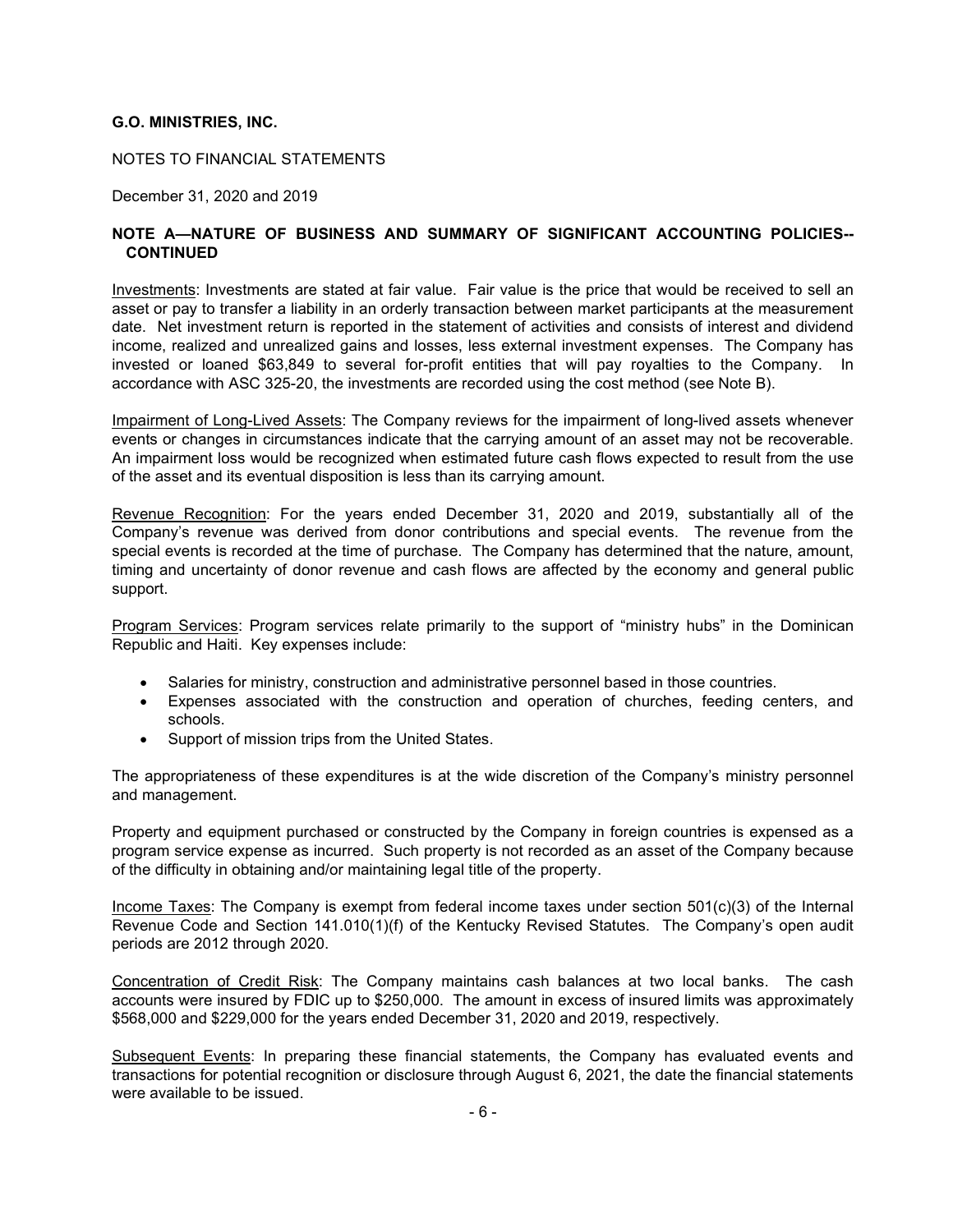NOTES TO FINANCIAL STATEMENTS

December 31, 2020 and 2019

#### NOTE B--INVESTMENTS

Investments are carried at fair market value in the accompanying statements of financial position. Investments at December 31, 2020 and 2019 are as follows:

|               | 2020                    |                              |
|---------------|-------------------------|------------------------------|
|               |                         | Unrealized                   |
|               | Fair                    | Appreciation                 |
| Cost          | Value                   | (Depreciation)               |
|               |                         |                              |
| \$<br>115,843 | \$                      | \$                           |
| 313,794       | 419,409                 | 105,615                      |
|               |                         | 1,467                        |
|               |                         |                              |
|               |                         |                              |
| 439,637       | 546,719<br>\$           | 107,082<br>\$                |
|               | 2019                    |                              |
|               |                         | Unrealized                   |
|               | Fair                    | Appreciation                 |
| Cost          | Value                   | (Depreciation)               |
|               |                         |                              |
| \$<br>6,623   | \$<br>6,623             | \$                           |
| 339,988       | 432,366                 | 92,378                       |
| 10,000        | 10,757                  | 757                          |
| 89,349        | 89,349                  |                              |
|               | \$                      | 93,135<br>\$                 |
|               | 10,000<br>445,960<br>\$ | 115,843<br>11,467<br>539,095 |

Investments were classified as without donor restrictions as of December 31, 2020 and 2019.

## NOTE C--PROPERTY AND EQUIPMENT

Property and equipment consists of the following:

|                                  |             | December 31 |  |
|----------------------------------|-------------|-------------|--|
|                                  | 2020        | 2019        |  |
| Land - Dominican Republic        | \$1,094,200 | \$1,094,200 |  |
| Office building and improvements | 980,444     | 980,444     |  |
| Vehicles                         | 82.178      | 82,178      |  |
| Computer equipment               | 4,240       | 4,240       |  |
|                                  | 2,161,062   | 2,161,062   |  |
| Less accumulated depreciation    | (455, 018)  | (408, 456)  |  |
| Net Property and Equipment       | \$1,706,044 | \$1,752,606 |  |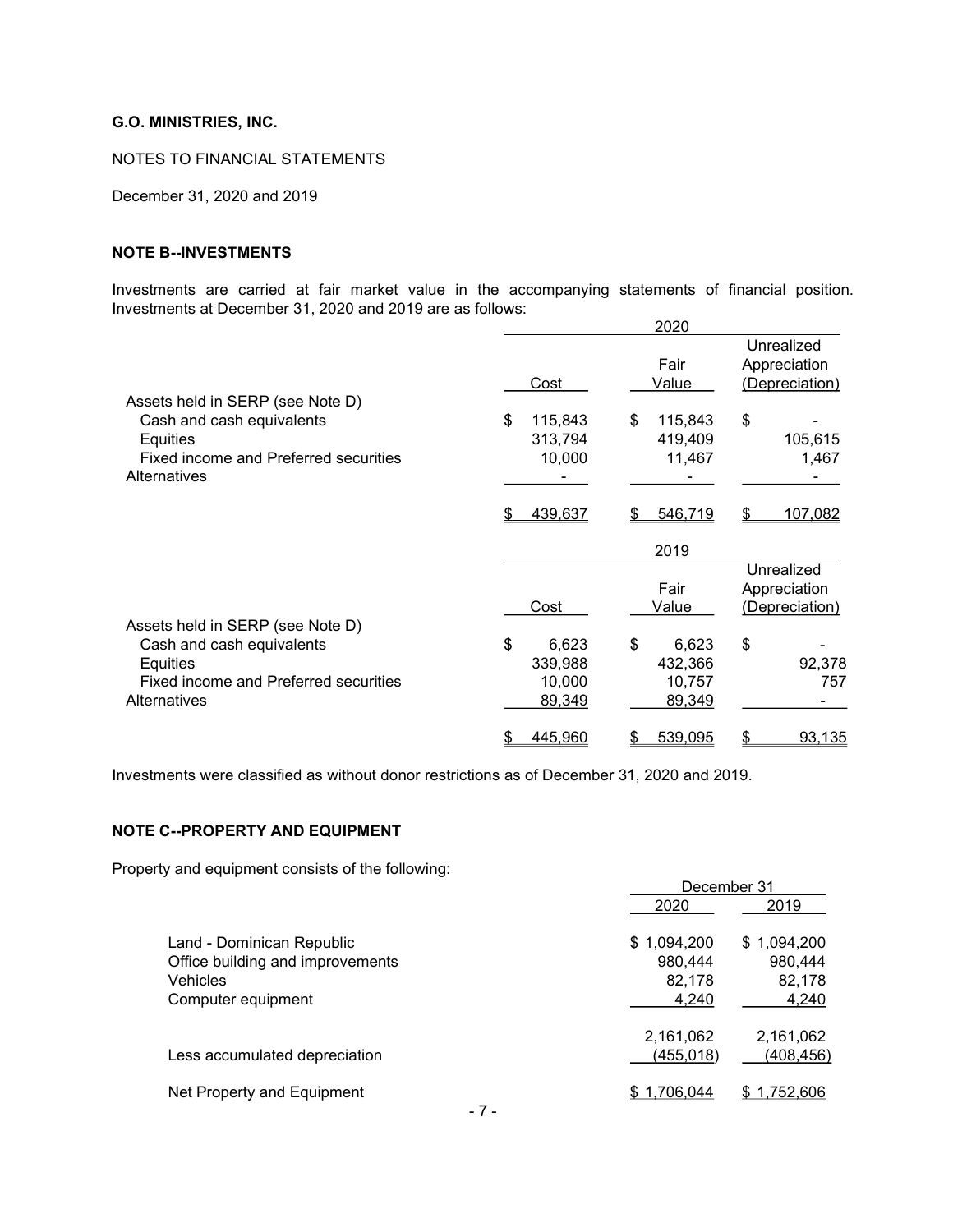NOTES TO FINANCIAL STATEMENTS

December 31, 2020 and 2019

#### NOTE D--RETIREMENT PLAN

Employees of the Company who meet certain requirements are eligible to participate in a defined contribution retirement plan. The Company does not match employee contributions.

The Company has a Non-Qualified Deferred Compensation plan (or Supplemental Executive Retirement Plan) for which the executive director is the beneficiary (see Note B). With the plan's arrangement, the executive will not pay taxes on the benefits until they are paid out at retirement. The plan is subject to the requirements of Internal Revenue Code section 409A, whereas the plan has a fixed, pre-determined payment schedule upon the executive's retirement. The Company funds the plan annually. In the event the executive discontinues his service with the company, the Company can liquidate the plan and reclassify the cash to operations. The fair market value of the plan's assets at December 31, 2020 and 2019 was \$546,719 and \$539,095, respectively.

#### NOTE E--FAIR VALUE MEASUREMENTS

The framework for measuring fair value provides a fair value hierarchy that prioritizes the inputs to valuation techniques used to measure fair value. The hierarchy gives the highest priority to unadjusted quoted prices in active markets for identical assets or liabilities (Level 1) and the lowest priority to unobservable inputs (Level 3). The three levels of the fair value hierarchy are described as follows:

- Level 1 Inputs to the valuation methodology are unadjusted quoted market prices for identical assets or liabilities in active markets that the Company has the ability to access.
- Level 2 Inputs to the valuation methodology include quoted prices for similar assets or liabilities in active or inactive markets; inputs other than quoted prices that are observable for the asset or liability; inputs that are derived principally form or corroborated by observable market data by correlation or other means. If the asset or liability has a specified (contractual) term, the level 2 input must be observable for substantially the full term of the asset or liability.
- Level 3 Inputs to the valuation methodology are unobservable and significant to the fair value measurement.

The asset or liability's fair value measurement level within the fair value hierarchy is based on the lowest level of any input that is significant to the fair value measurement. Valuation techniques maximize the use of relevant observable inputs and minimize the use of unobservable events.

All assets have been valued using a market approach. Following is a description if the valuation methodologies used for assets measured at fair value. There have been no changes in methodologies used at December 31, 2020 or 2019.

Cash equivalents – valued at the net asset value of shares held by the Company year end.

Mutual bond funds, equities and alternative assets – valued at the closing price reported in the active market in which the security is traded.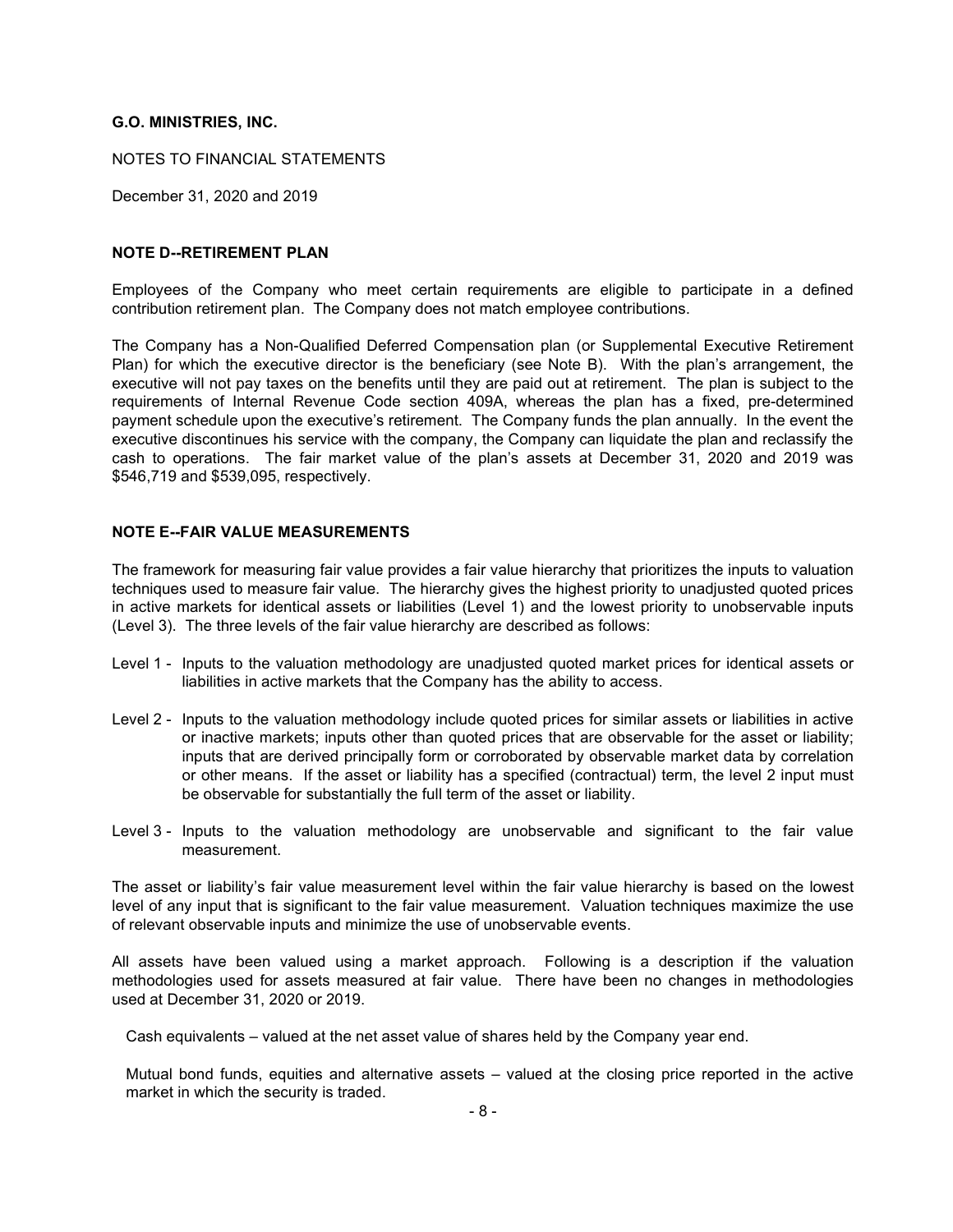NOTES TO FINANCIAL STATEMENTS

December 31, 2020 and 2019

#### NOTE E--FAIR VALUE MEASUREMENTS--CONTINUED

Beneficial interest in assets held by others is based on the Company's interest in the fair value of the assets provided by a third party.

The preceding methods describe may produce a fair value calculation that may not be indicative of net realizable value or reflective of future values. Furthermore, although the Company believes its valuation methods are appropriate and consistent with other market participants, the use of different methodologies or assumptions to determine the fair value of certain financial instruments could result in a different fair value measurement at the reporting date.

#### NOTE F—LEASES

Operating Lease Agreements: The Company leases a vehicle, office space under separate operating lease agreements. Total rental expense for the years ended December 31, 2020 and 2019 was approximately \$76,200 and \$67,000, respectively.

Future minimum lease payments for non-cancelable operating lease obligations at September 30, 2020 are as follows:

| Year Ended September 30 | Amount      |
|-------------------------|-------------|
| 2021                    | 660<br>\$   |
| 2022                    | 660         |
| 2023                    | 660         |
| 2024                    | 660         |
| 2025                    | 55          |
|                         | \$<br>2,695 |

Sub-lease Agreements: The Company leases office space to tenants under non-cancelable operating leases with terms of four years. Rental income earned under these agreements was \$46,800 and \$ for the years ended December 31, 2020 and 2019 respectively. The following is a schedule by year of the approximate future minimum rental income under the leases at December 31, 2020.

Future minimum lease payments for non-cancelable Sub-lease obligations at December 31, 2020 are as follows:

| Year Ended December 31 | Amount   |
|------------------------|----------|
| 2021                   | \$63,320 |
| 2022                   | -        |
|                        | 63,320   |